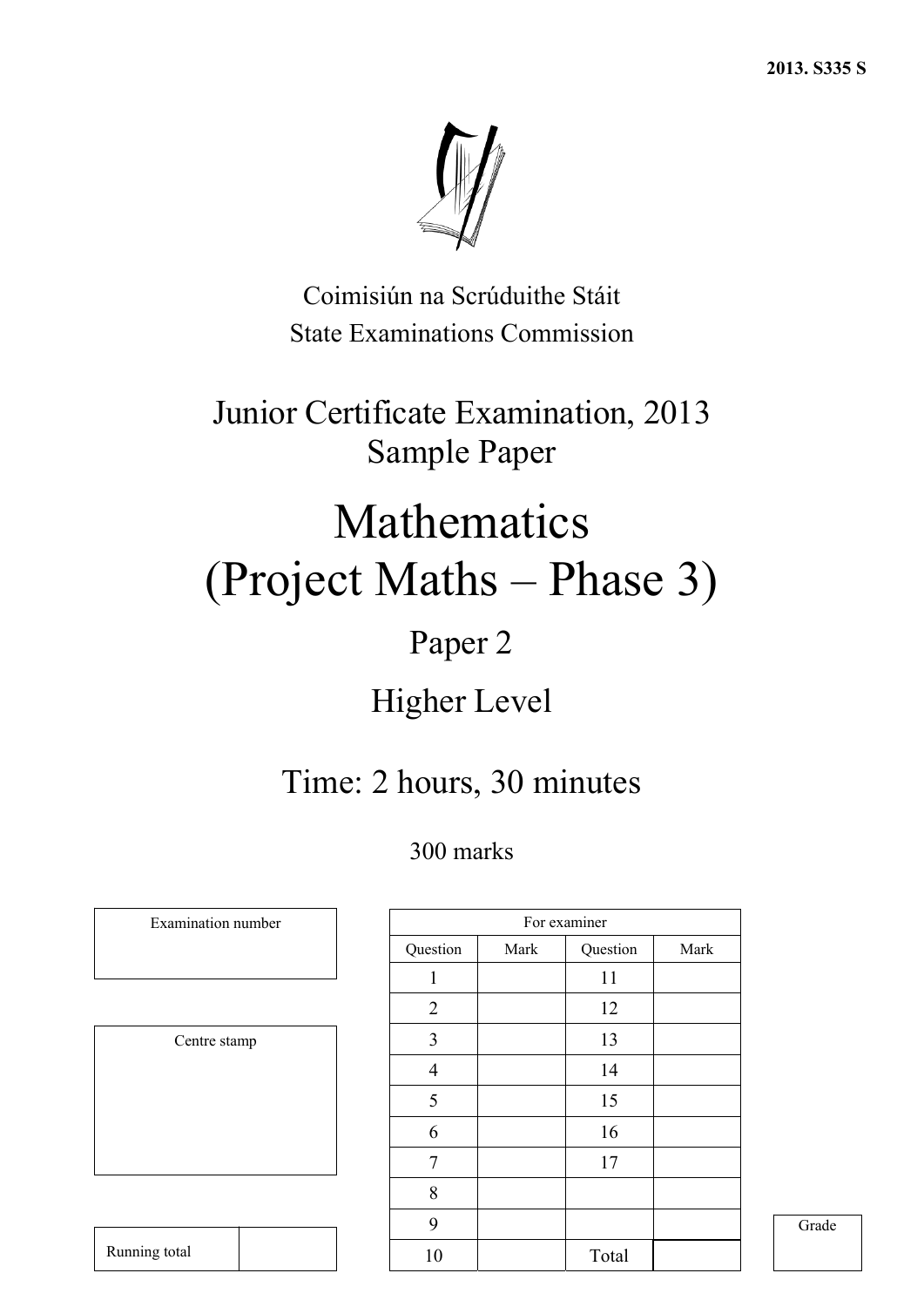### **Instructions**

There are 17 questions on this examination paper. Answer **all** questions.

Questions do not necessarily carry equal marks. To help you manage your time during this examination, a maximum time for each question is suggested. If you remain within these times, you should have about 10 minutes left to review your work.

Write your answers in the spaces provided in this booklet. There is space for extra work at the back of the booklet. You may also ask the superintendent for more paper. Label any extra work clearly with the question number and part.

The superintendent will give you a copy of the *Formulae and Tables* booklet. You must return it at the end of the examination. You are not allowed to bring your own copy into the examination.

Marks will be lost if all necessary work is not clearly shown.

Answers should include the appropriate units of measurement, where relevant.

Answers should be given in simplest form, where relevant.

Write the make and model of your calculator(s) here: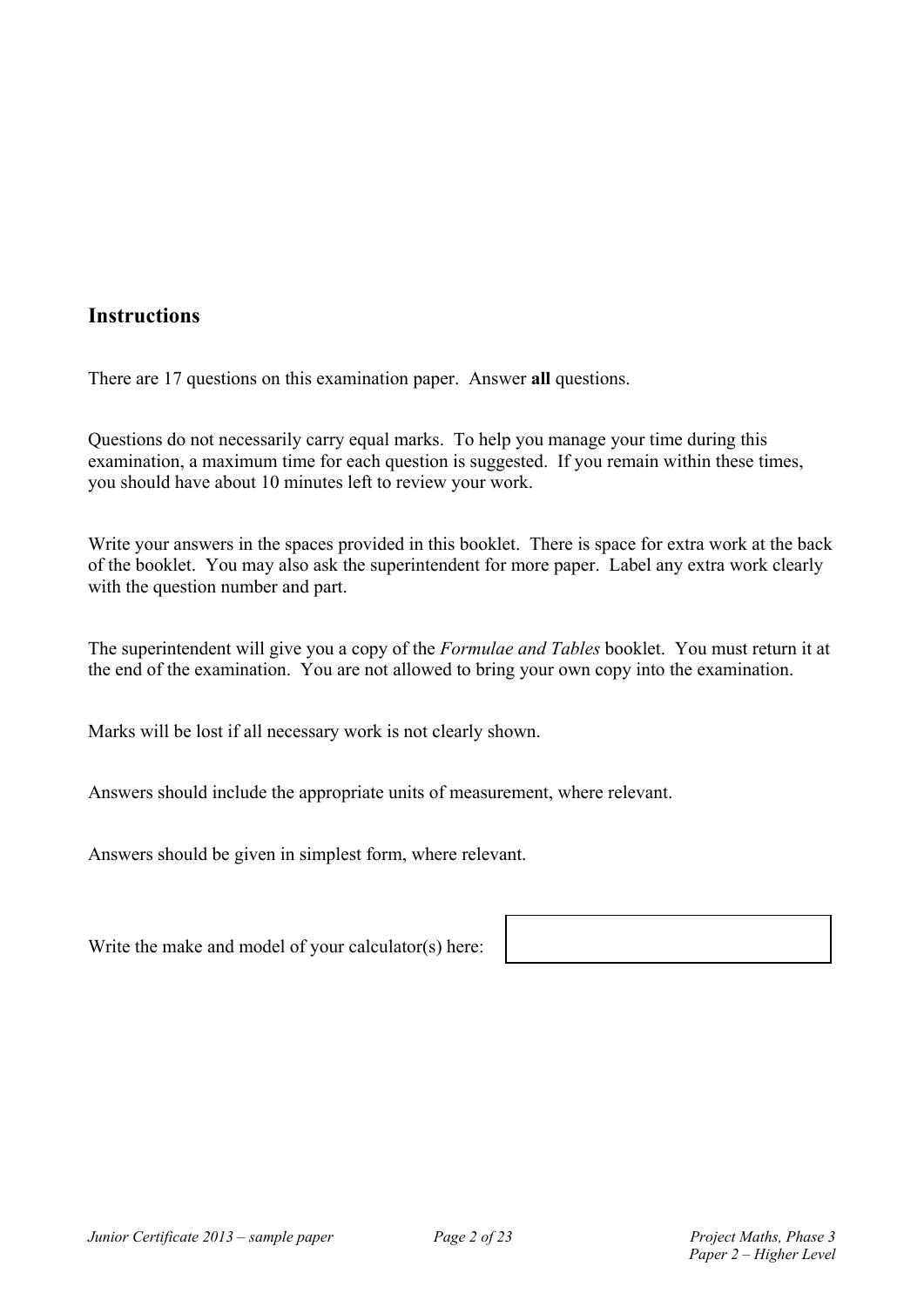### **Question 1 (Suggested maximum time: 20 minutes)**

Deirdre constructs a "polytunnel" on a level part of her back garden. Five vertical, semicircular metal hoops, each of radius 2 m are attached to brackets at ground level and covered with a polythene sheet. The hoops are 2 m apart.

**(a)** Find the area of ground covered by the tunnel.



**(b)** The hoops are also held in place by a straight piece of metal attached at the top of each hoop. Find the total length of metal needed to construct the tunnel.

|  |  |  |  |  |  |  |  |  |  |  | $2 \text{ m}$ |
|--|--|--|--|--|--|--|--|--|--|--|---------------|
|  |  |  |  |  |  |  |  |  |  |  |               |

**(c)** The polythene is buried in the ground to a depth of 25 cm all around the tunnel (including both ends). Find the dimensions and area of the smallest rectangular sheet of polythene that can be used.

| Length: | Width: |
|---------|--------|
|         |        |
|         |        |
|         |        |
|         |        |
|         |        |
| Area:   |        |
|         |        |
|         |        |
|         |        |

| page | running |
|------|---------|
|      |         |
|      |         |

2 m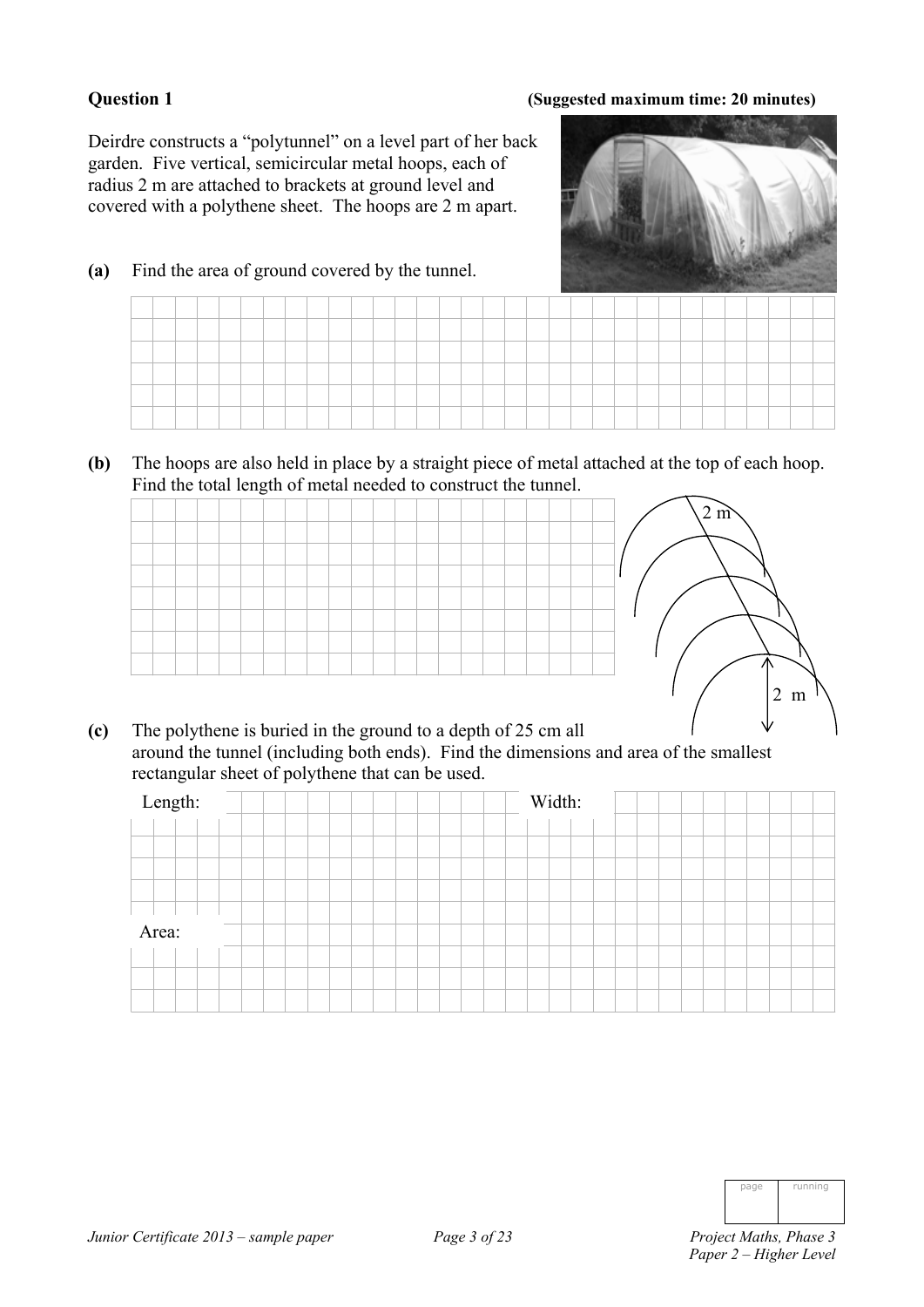### **(d)** Find the volume of air in the tunnel.



**(e)** To finish, Deirdre constructs a rectangular raised bed of height 25 cm inside the tunnel. There is a space of 20 cm between the bed and each side of the tunnel. The bed is then filled with topsoil. Soil costs €80 per tonne and 1  $m<sup>3</sup>$  of soil weighs 0.75 tonnes. Find the cost of filling the bed with soil.



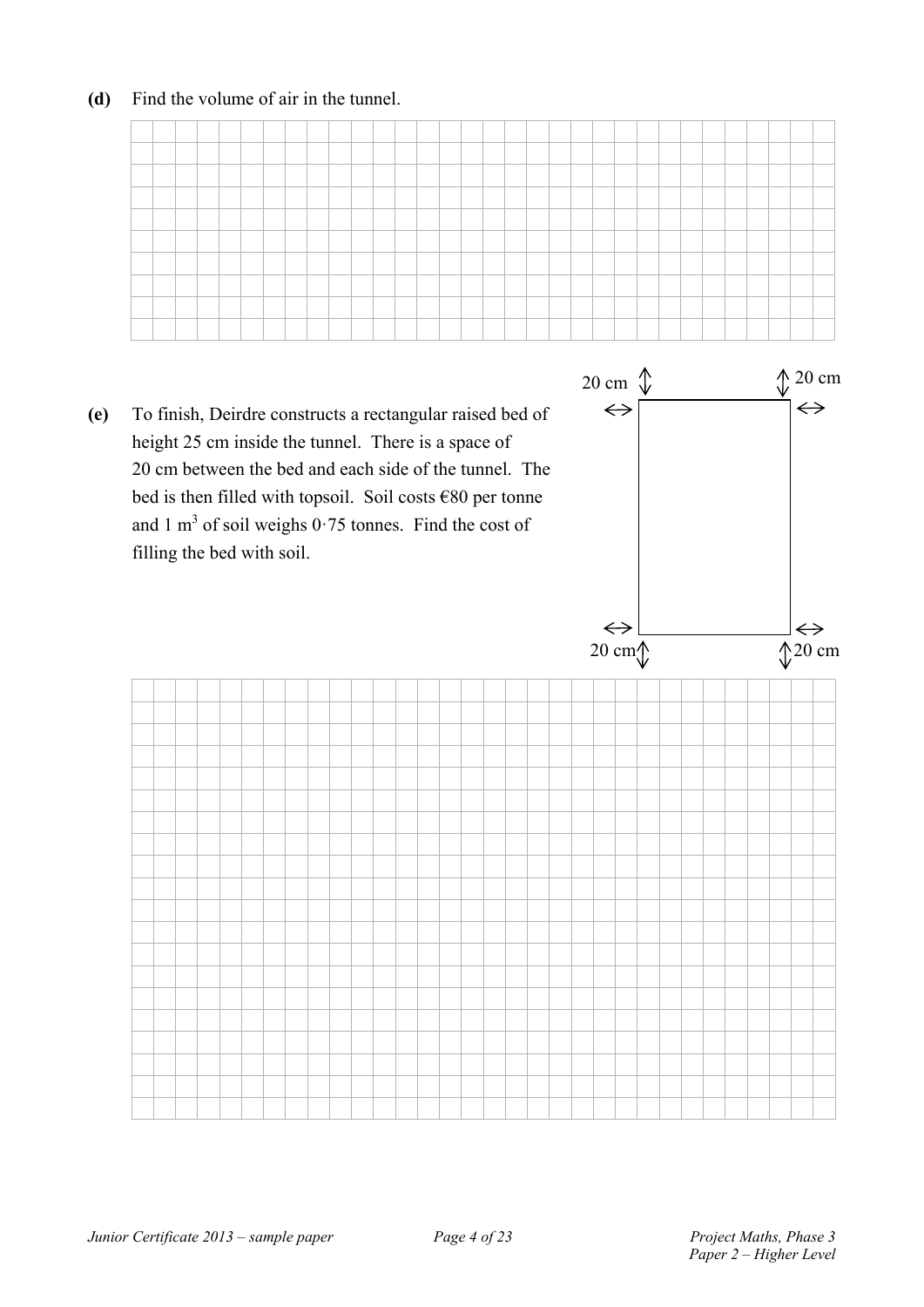### **Question 2 (Suggested maximum time: 10 minutes)**

In an experiment, a standard die is tossed 600 times. The results are partially recorded in the table below.



**(a**) Calculate the number of times that a 5 appeared. Write your answer in the table above.

**(b)** After looking at the results, Anne claims that the die is unbiased (fair). Do you agree with her? Give a reason for your answer.

Number on die 1 1 2 3 4 5 6

Frequency 92 101 115 98 105

**(c)** If this die is tossed 300 times, how many times would you expect to get an even number, based on the data in the table? Give a reason for your answer. Answer:

| Reason: |  |  |  |  |  |  |  |  |  |  |  |  |  |  |  |
|---------|--|--|--|--|--|--|--|--|--|--|--|--|--|--|--|
|         |  |  |  |  |  |  |  |  |  |  |  |  |  |  |  |
|         |  |  |  |  |  |  |  |  |  |  |  |  |  |  |  |
|         |  |  |  |  |  |  |  |  |  |  |  |  |  |  |  |
|         |  |  |  |  |  |  |  |  |  |  |  |  |  |  |  |

### **Question 3 (Suggested maximum time: 5 minutes)**

John is going to a festival for the weekend. Each outfit he will wear consists of a pair of jeans, a shirt, a jumper and a pair of shoes. He has packed:

> 3 pairs of jeans (black, navy and blue) 4 shirts (white, green, yellow and red) 2 jumpers (black and brown) 3 pairs of shoes (boots, sandals and flip-flops).

**(a)** Write down two examples of different outfits John could select to wear.

| Example 1:                                                          |  |  |  |  |  |  |  |  |  |  |  |
|---------------------------------------------------------------------|--|--|--|--|--|--|--|--|--|--|--|
| Example 2:                                                          |  |  |  |  |  |  |  |  |  |  |  |
| How many different possible outfits can John wear over the weekend? |  |  |  |  |  |  |  |  |  |  |  |

page running

*Paper 2 – Higher Level*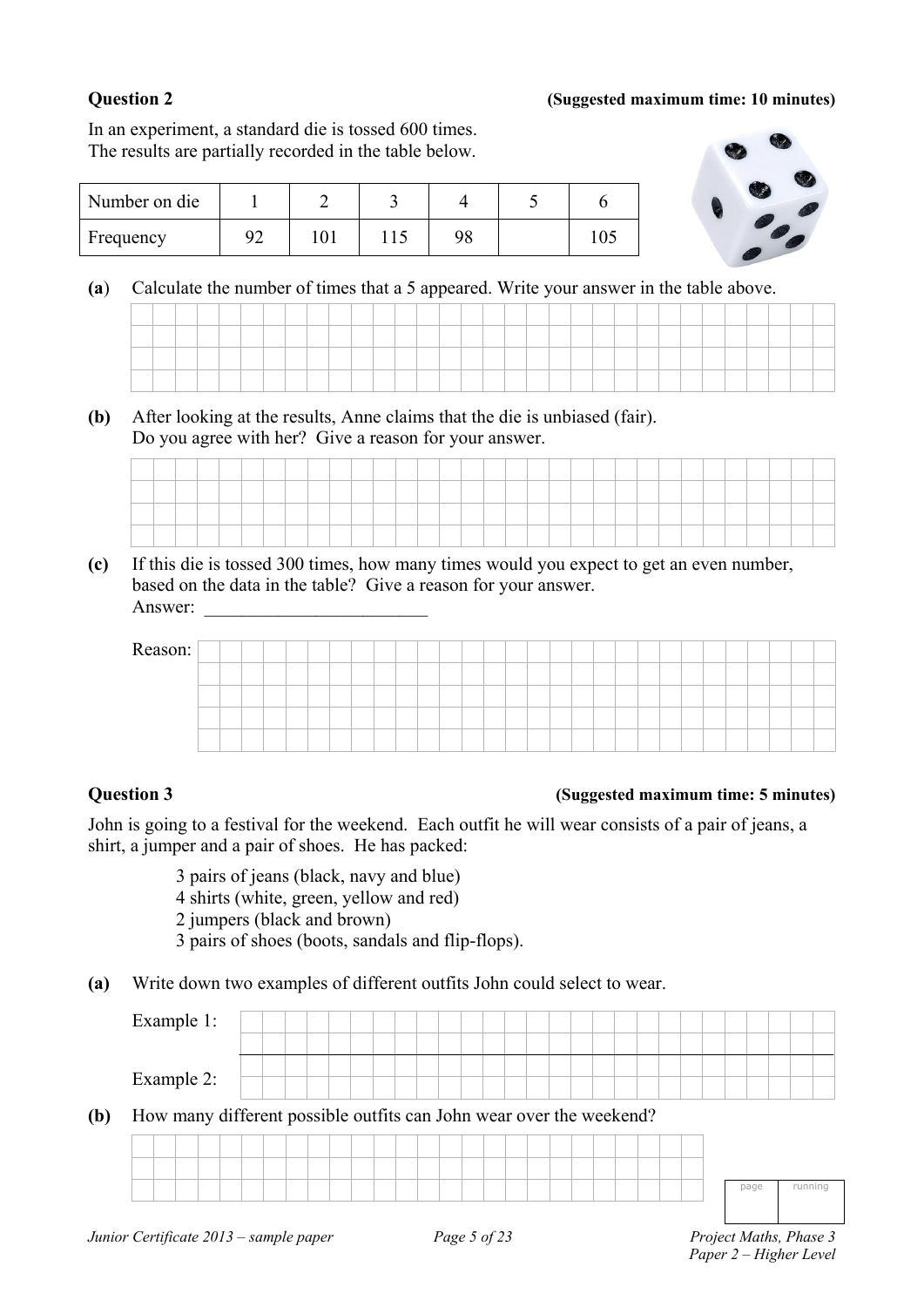### **Question 4 (Suggested maximum time: 10 minutes)**

35 people coming back from America were asked if they had visited New York, Boston or San Francisco. The results were as follows:

20 had visited New York. 13 had visited Boston. 16 had visited San Francisco.

7 had been to all three cities.

 3 had been to both New York and San Francisco, but not Boston. 1 had been to both New York and Boston, but not San Francisco. 8 had been to Boston and San Francisco.

**(a)** Display this information in a Venn diagram.



**(b)** If one person is chosen at random from the group, what is the probability that the person had not visited any of the three cities?

**(c)** If one person is chosen at random, what is the probability that the person had visited New York only?

|  |  |  |  |  |  |  | ___ |  |  |  |  |  |  |  |  |  |
|--|--|--|--|--|--|--|-----|--|--|--|--|--|--|--|--|--|
|  |  |  |  |  |  |  |     |  |  |  |  |  |  |  |  |  |
|  |  |  |  |  |  |  |     |  |  |  |  |  |  |  |  |  |
|  |  |  |  |  |  |  |     |  |  |  |  |  |  |  |  |  |
|  |  |  |  |  |  |  |     |  |  |  |  |  |  |  |  |  |
|  |  |  |  |  |  |  |     |  |  |  |  |  |  |  |  |  |
|  |  |  |  |  |  |  |     |  |  |  |  |  |  |  |  |  |
|  |  |  |  |  |  |  |     |  |  |  |  |  |  |  |  |  |
|  |  |  |  |  |  |  |     |  |  |  |  |  |  |  |  |  |

**(d)** If one person is chosen at random, what is the probability that the person had visited Boston or New York?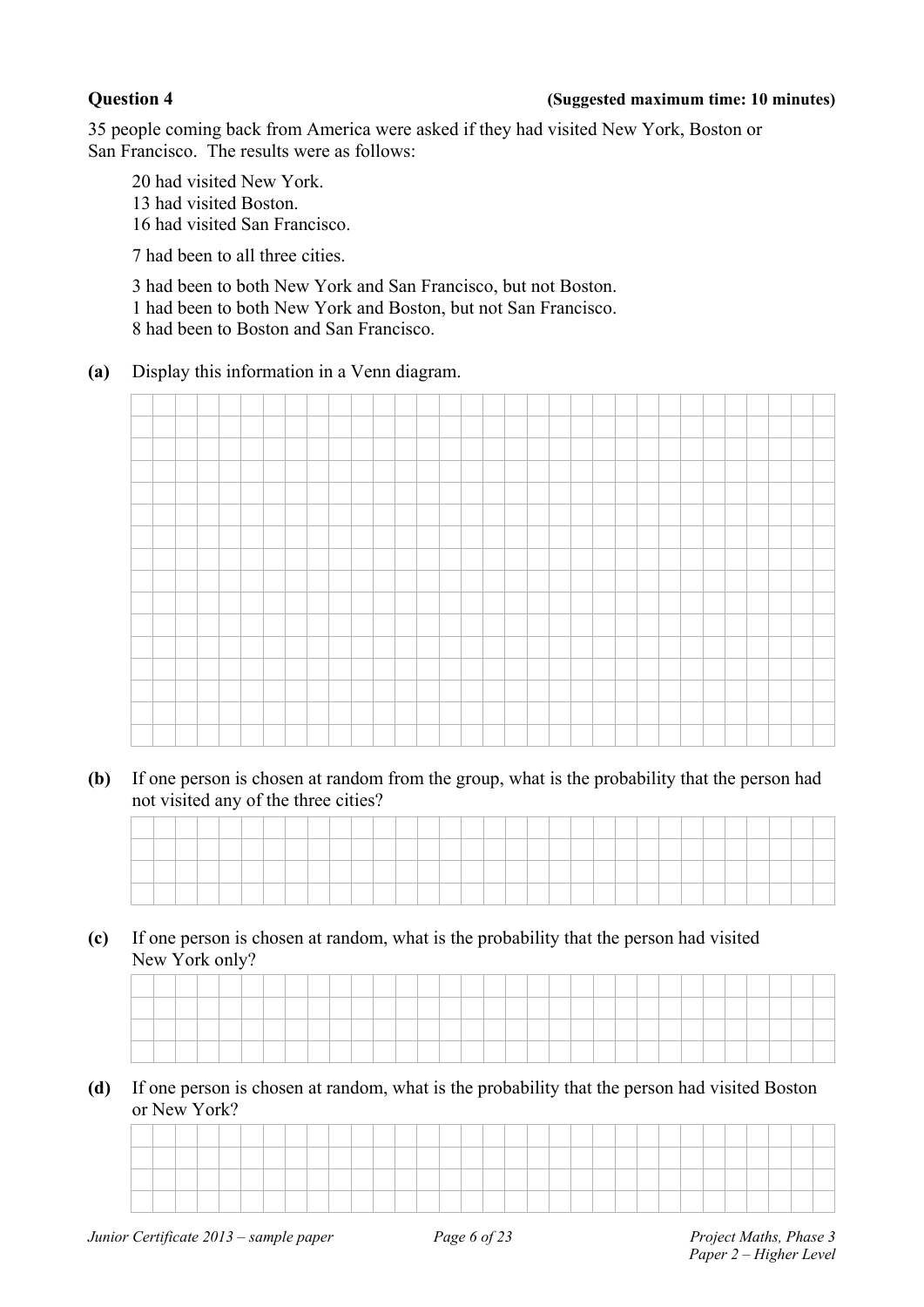The phase 9 *CensusAtSchool* questionnaire contained the question "Approximately how long do you spend on social networking sites each week?" The histogram below illustrates the answers given by 100 students, randomly selected from those who completed the survey.



**(a)** Use the data from the histogram to complete the frequency table below.

| No. of Hours    |  |  |  |  | $0-2$   2-4   4-6   6-8   8-10   10-12   12-14   14-16   16-18   18-20   20-22 |  |
|-----------------|--|--|--|--|--------------------------------------------------------------------------------|--|
| No. of Students |  |  |  |  |                                                                                |  |

[Note: 2-4 means 2 hours or more but less than 4 hours, etc.]

- **(b)** What is the modal interval?
- **(c)** Taking mid-interval values, find the mean amount of time spent on social networking sites.

page running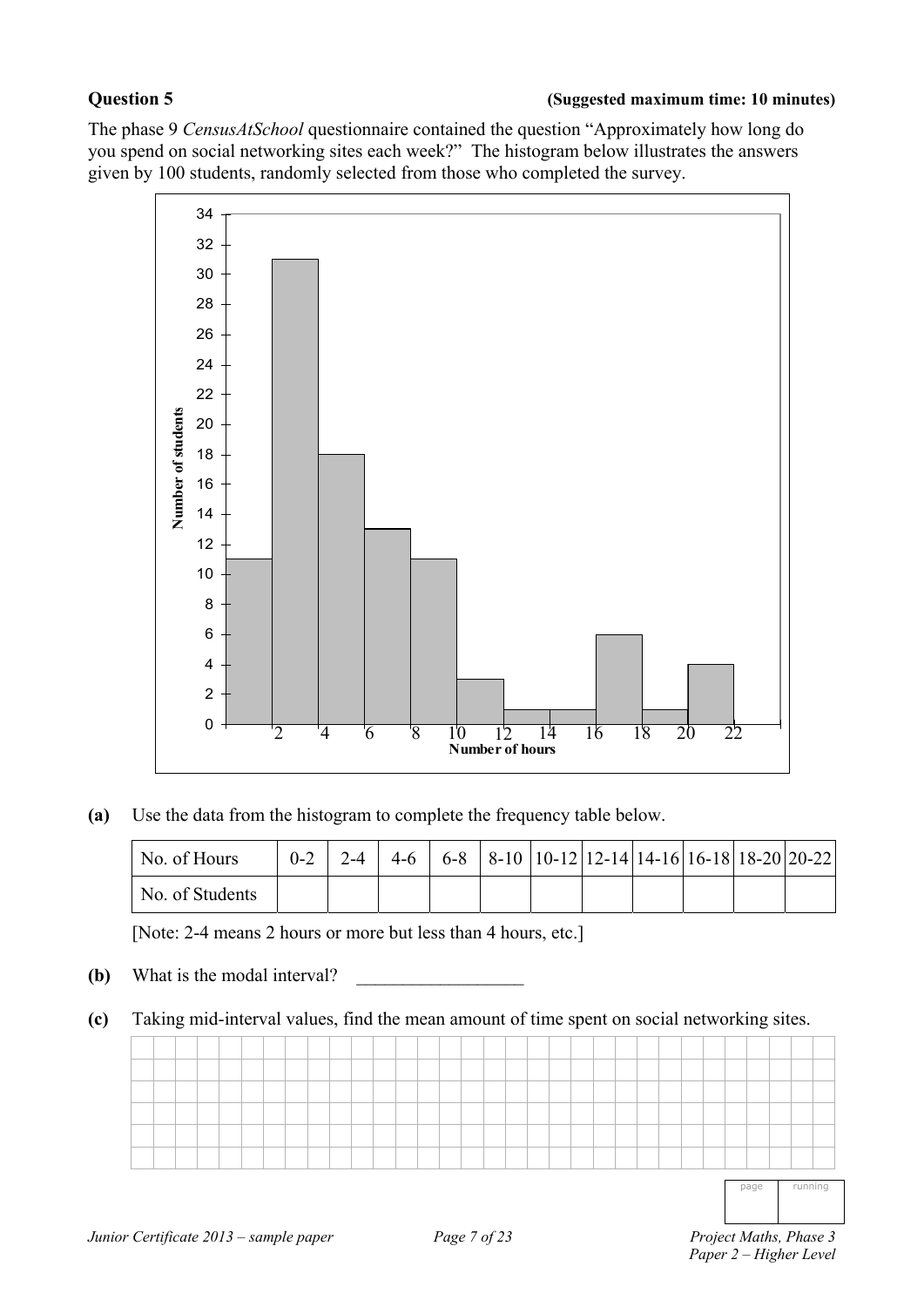**(d)** John is conducting a survey on computer usage by students at his school. His questionnaire asks the same question. He plans to carry out his survey by asking the question to twenty first year boys on the Monday after the mid-term break. Give two reasons why the results from John's question might not be as representative as those in the histogram.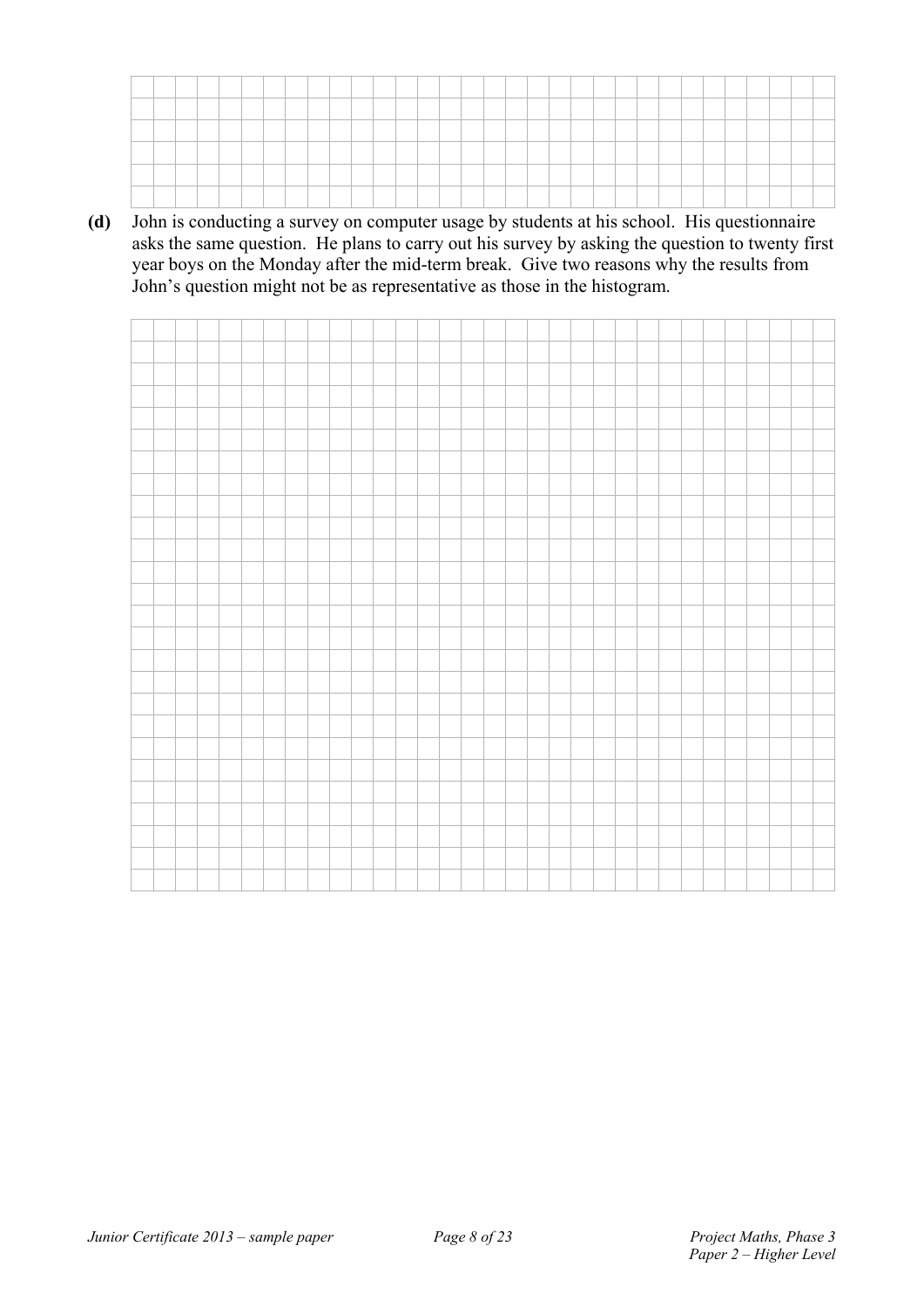### **Question 6 (Suggested maximum time: 10 minutes)**

Three groups of 10 students in a third year class were investigating how the number of jelly beans in a bag varies for three different brands of jelly beans.

Each student counted the number of jelly beans in a bag of brand A or B or C. Their results are recorded in the tables below.

### **Group 1 (Brand A)**

| ⊸ |        |  |  |
|---|--------|--|--|
|   | $\sim$ |  |  |
|   |        |  |  |

| Group 2 (Brand B) |  |  |
|-------------------|--|--|
|                   |  |  |
| bΩ                |  |  |

### **Group 3 (Brand C)**

| $\cap$ |  |   |
|--------|--|---|
| $\cap$ |  | ⌒ |
|        |  |   |



**(a)** Display the data in a way that allows you to describe and compare the data for each brand.

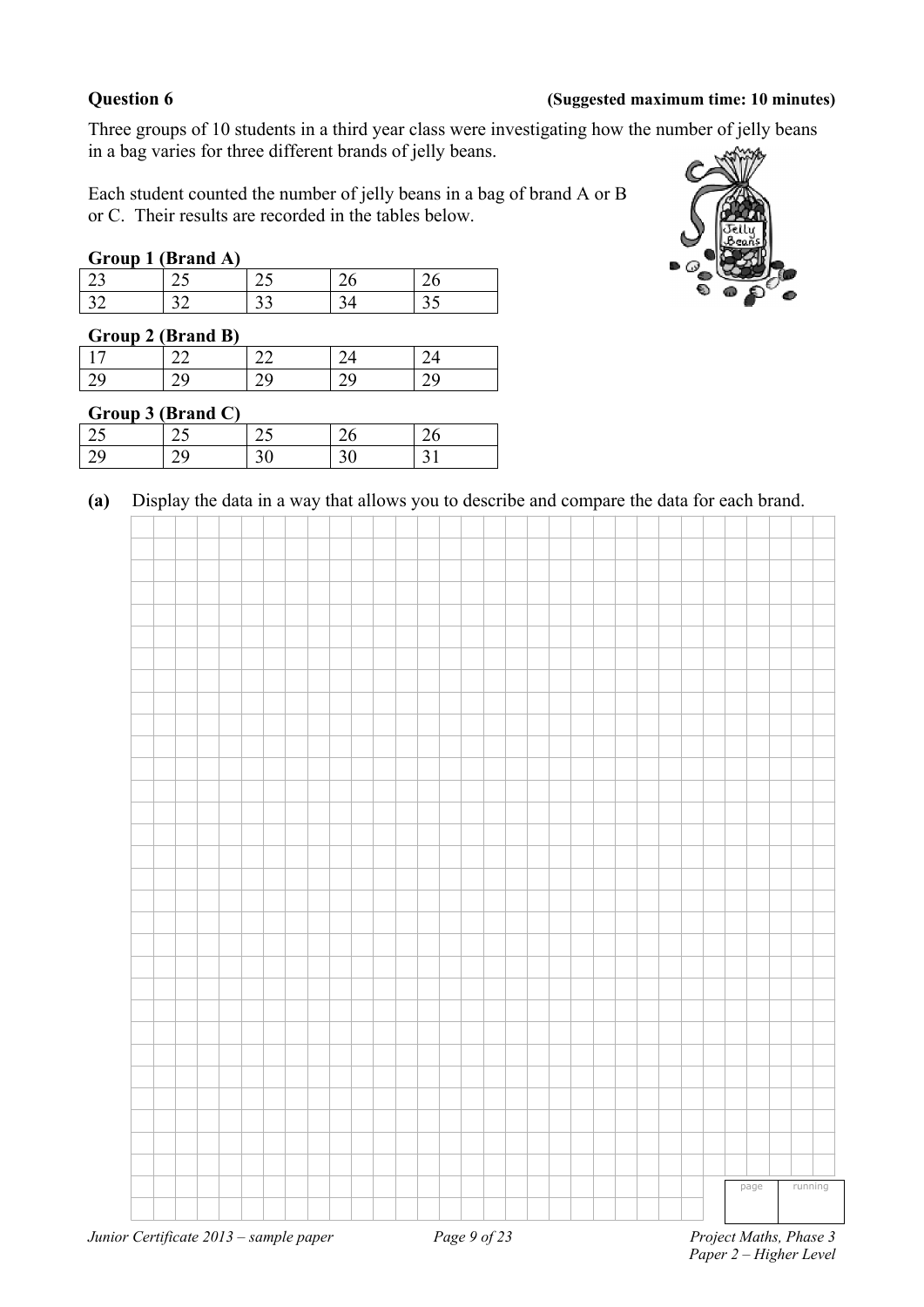**(b)** If you were to buy a bag of jelly beans which brand would you buy? Give a reason for your answer based on the data provided in the tables. In your explanation you should refer to the **mean** number of jelly beans per bag, and the **range** or **spread** of the number of jelly beans per bag for each brand.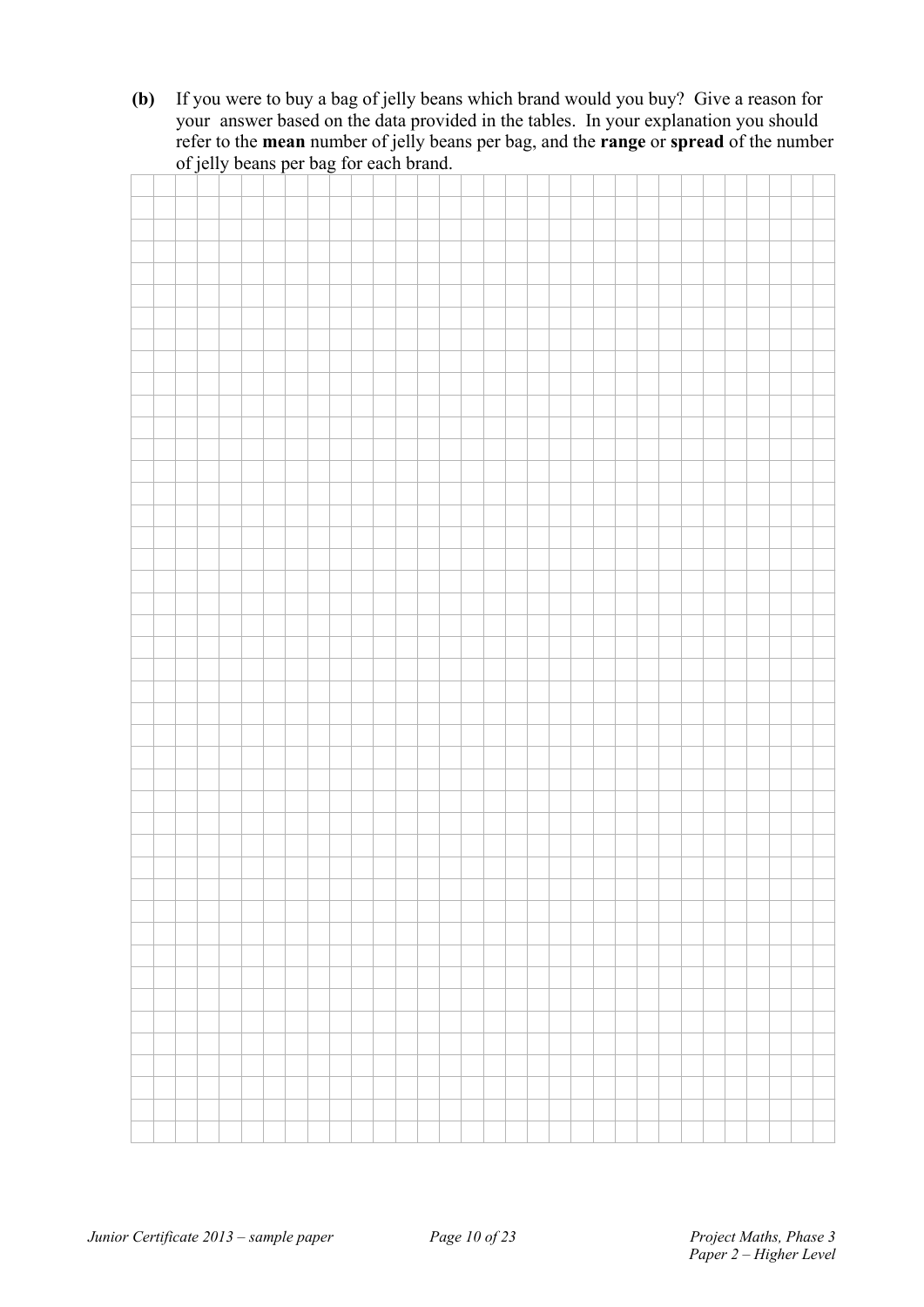### **Question 7 (Suggested maximum time: 5 minutes)**

The number of students attending primary and second level schools in Ireland in 2010 is illustrated in the pie-charts below**.** 



**(a)** The angle in the slice for Primary schools with between 100 and 199 pupils is 93·725. Calculate the number of schools in this category.

| _______ |  |  |  |  |  |  | ______ |  |  | _____ |  |  |  |  |  |  |
|---------|--|--|--|--|--|--|--------|--|--|-------|--|--|--|--|--|--|
|         |  |  |  |  |  |  |        |  |  |       |  |  |  |  |  |  |
|         |  |  |  |  |  |  |        |  |  |       |  |  |  |  |  |  |
|         |  |  |  |  |  |  |        |  |  |       |  |  |  |  |  |  |

**(b)** Mary claims that the charts show that there is roughly the same number of post primary schools as primary schools in the 200-299 range. Do you agree with Mary? Give a reason for your answer based on the data in the charts.



| page | running |
|------|---------|
|      |         |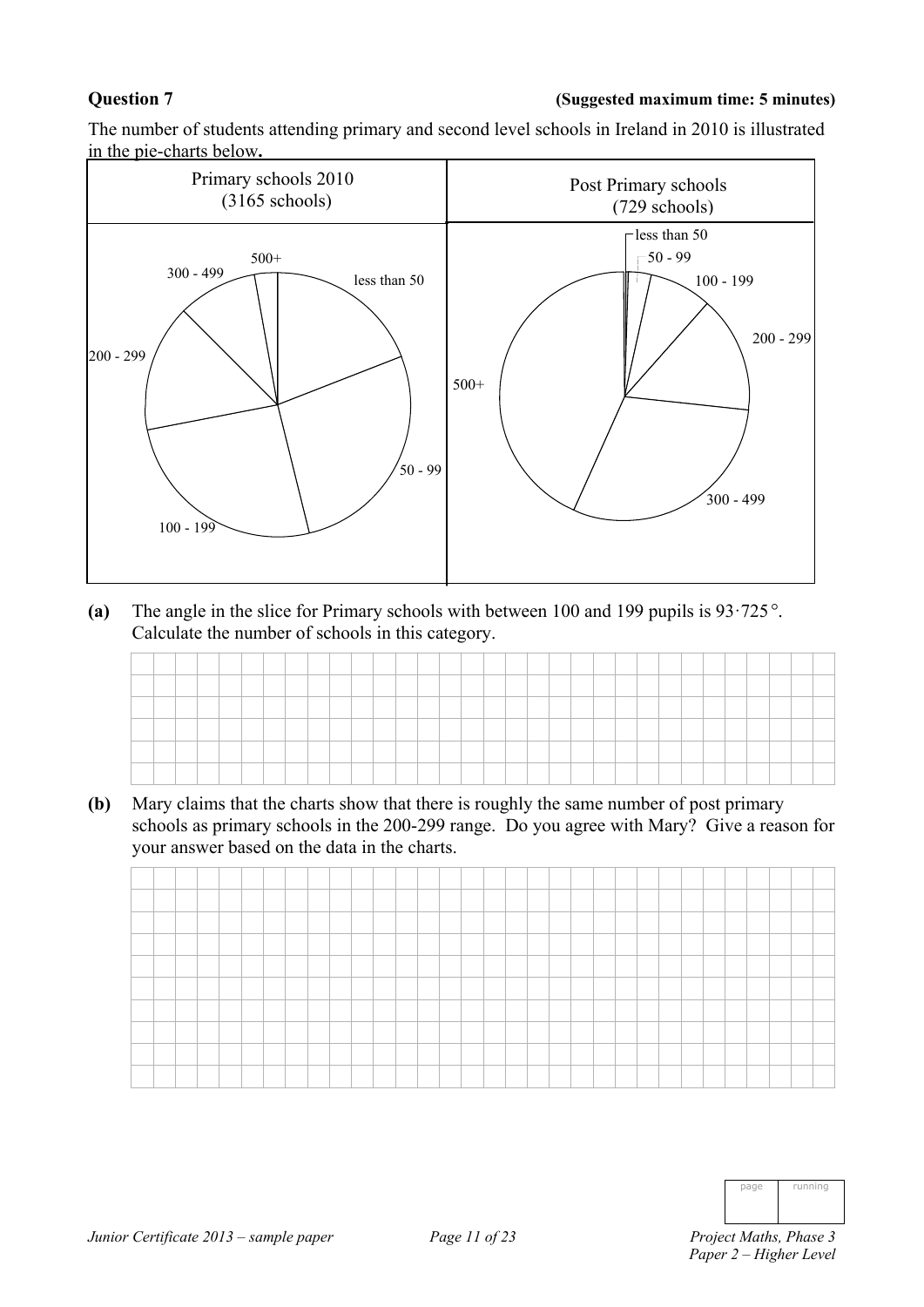### **Question 8 (Suggested maximum time: 10 minutes)**

Monica has a set of nine coloured plastic strips (long red, middle red, short red, etc.) as shown below. The strips can be joined together, to form geometrical objects, by pins through small holes at their ends.



**(a)** Is it possible to make an object in the shape of an isosceles triangle using any three of the nine strips? Give a reason for your answer.

| Answer:<br>Reason: |  |  |  |  |  |  |  |  |  |
|--------------------|--|--|--|--|--|--|--|--|--|
|                    |  |  |  |  |  |  |  |  |  |
|                    |  |  |  |  |  |  |  |  |  |

**(b)** Monica would like to join four strips together to form an object in the shape of a parallelogram. Explain why it is not possible to do this.

**(c)** The long yellow, long blue and short red strips are used to form an object in the shape of a triangle. Monica thinks that this might be a right angled triangle. Investigate if she is correct.

**(d)** Monica uses the long blue and the long white strips to form the arms of a right angle. Find the length of a strip that would be needed to complete this triangular shape. Give your answer correct to two decimals places.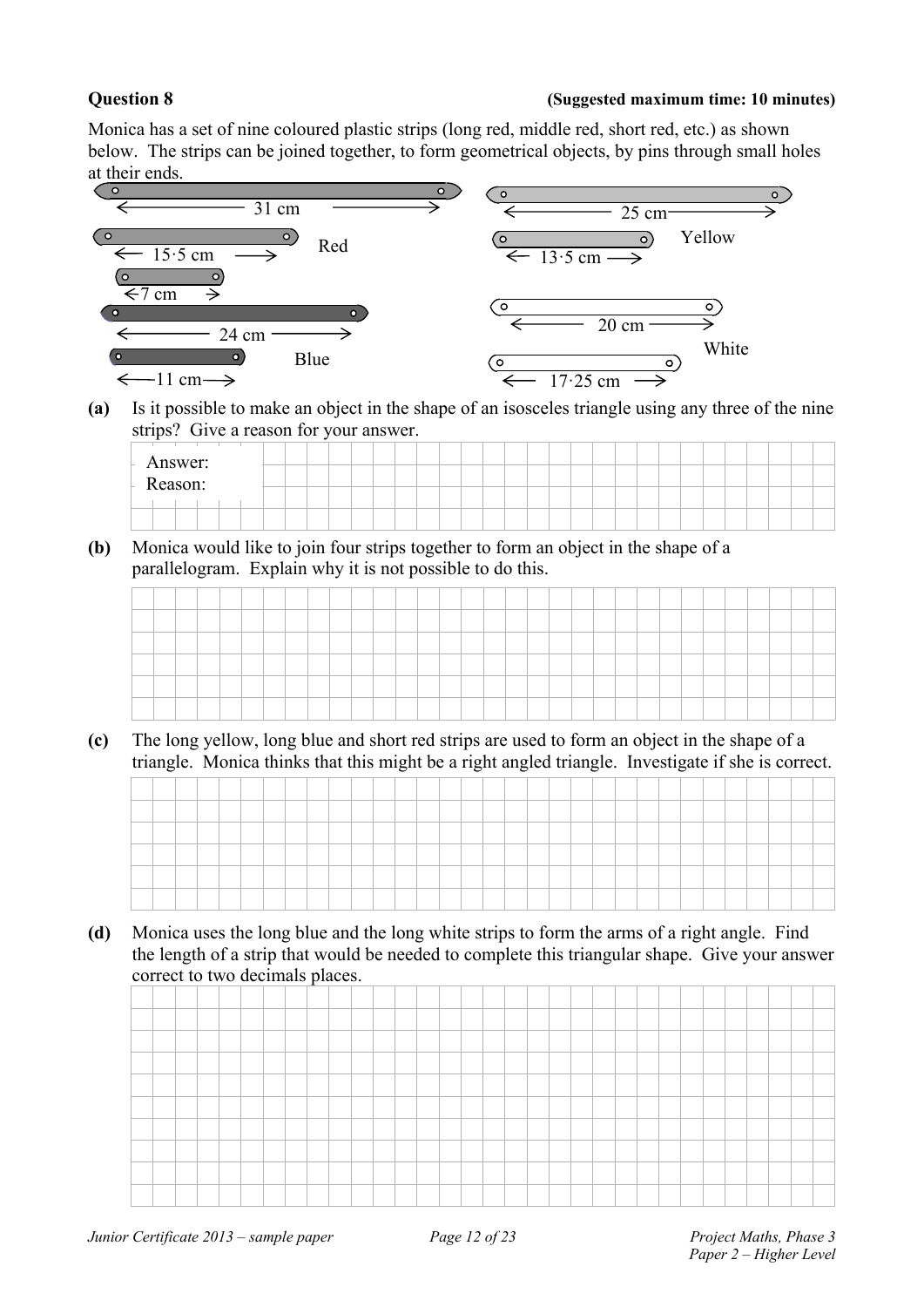### **Question 9 (Suggested maximum time: 5 minutes)**

*D*

Three paths, [*AE*], [*BE*] and [*CD*], have been constructed to provide access to a lake from a road *AC* as shown in the diagram.

The lengths of the paths from the road to the lake are as follows:

 $|AE| = 120$  m  $|BE| = 80 \text{ m}$ 

 $|CD| = 200$  m.

**(a)** Explain how these measurements can be used to find |*ED*|.

**(b**) Find |*ED*|.

### **Question 10 (Suggested maximum time: 5 minutes)**

*A B C* 

*E* 

*A, B, C* and *D* are four points on a circle as shown. [ $AD$ ] bisects  $\angle BAC$ . *P* is the point of intersection of *AD* and *BC.*  **(a)** Show that *ADB* and *APC*are similar. **(b)** Show that  $|AC|$   $|BD| = |AD|$   $|PC|$ page running *A B C D P*

*Junior Certificate 2013 – sample paper* Page 13 of 23 Project Maths, Phase 3

 *Paper 2 – Higher Level*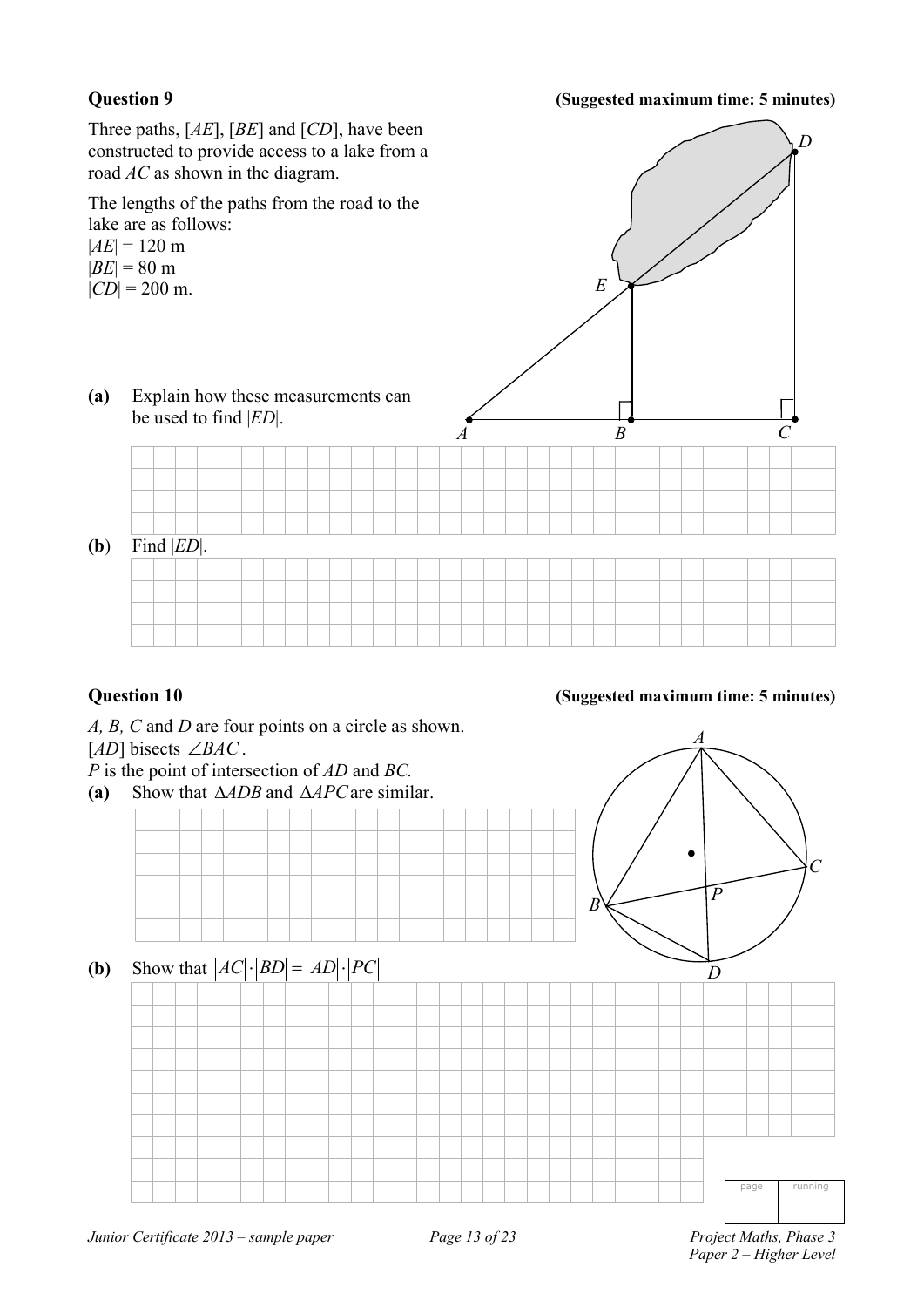If  $l_1 || l_2$ , find the sizes of the angles  $\alpha$ ,  $\beta$  and  $\gamma$  in the following diagram.

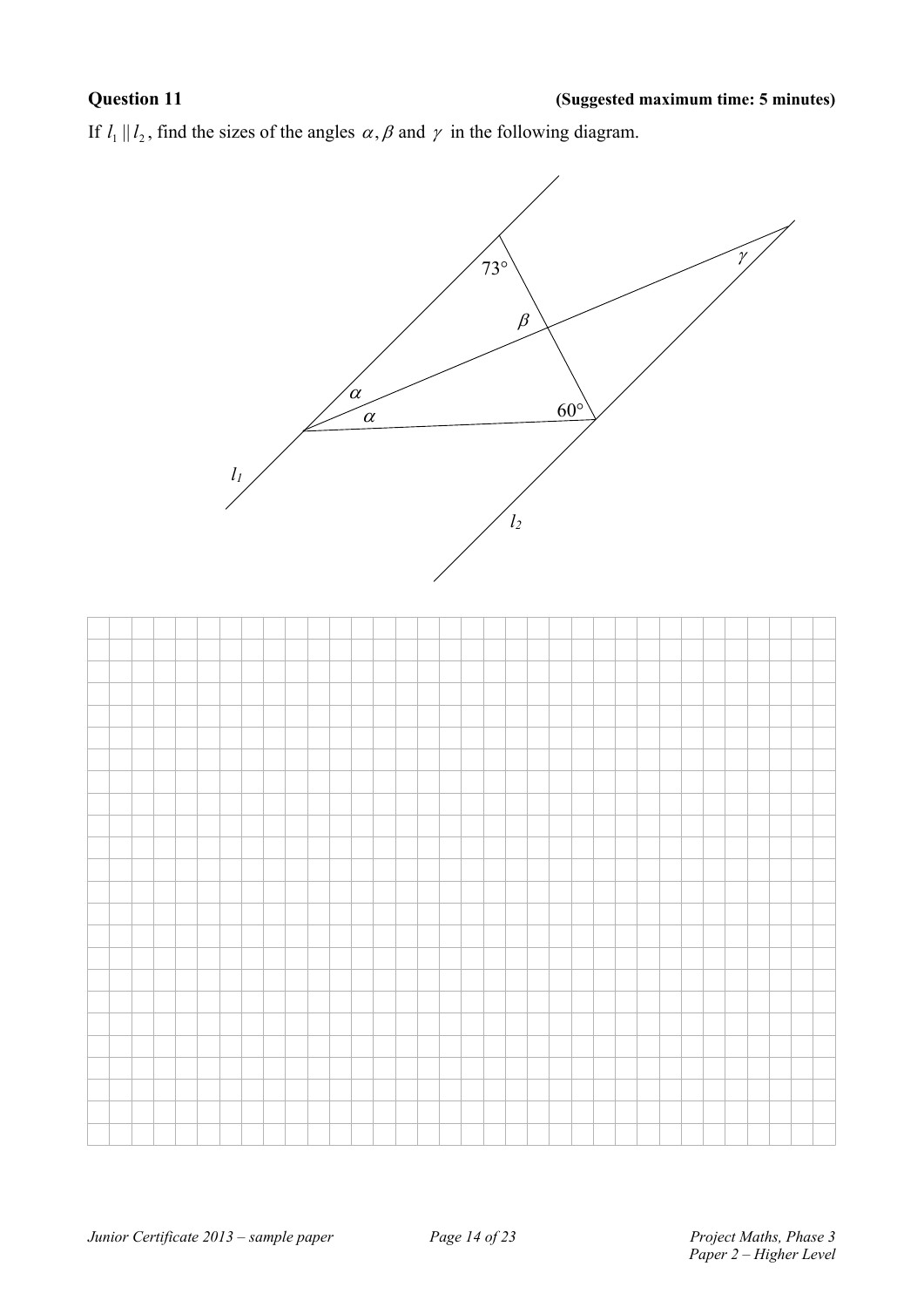**(a)** The diagram shows a square. Draw in all its axes of symmetry.





| ınir<br>ı<br>1<br>г<br>ı<br>I<br>the contract of the contract of the contract of |
|----------------------------------------------------------------------------------|
|                                                                                  |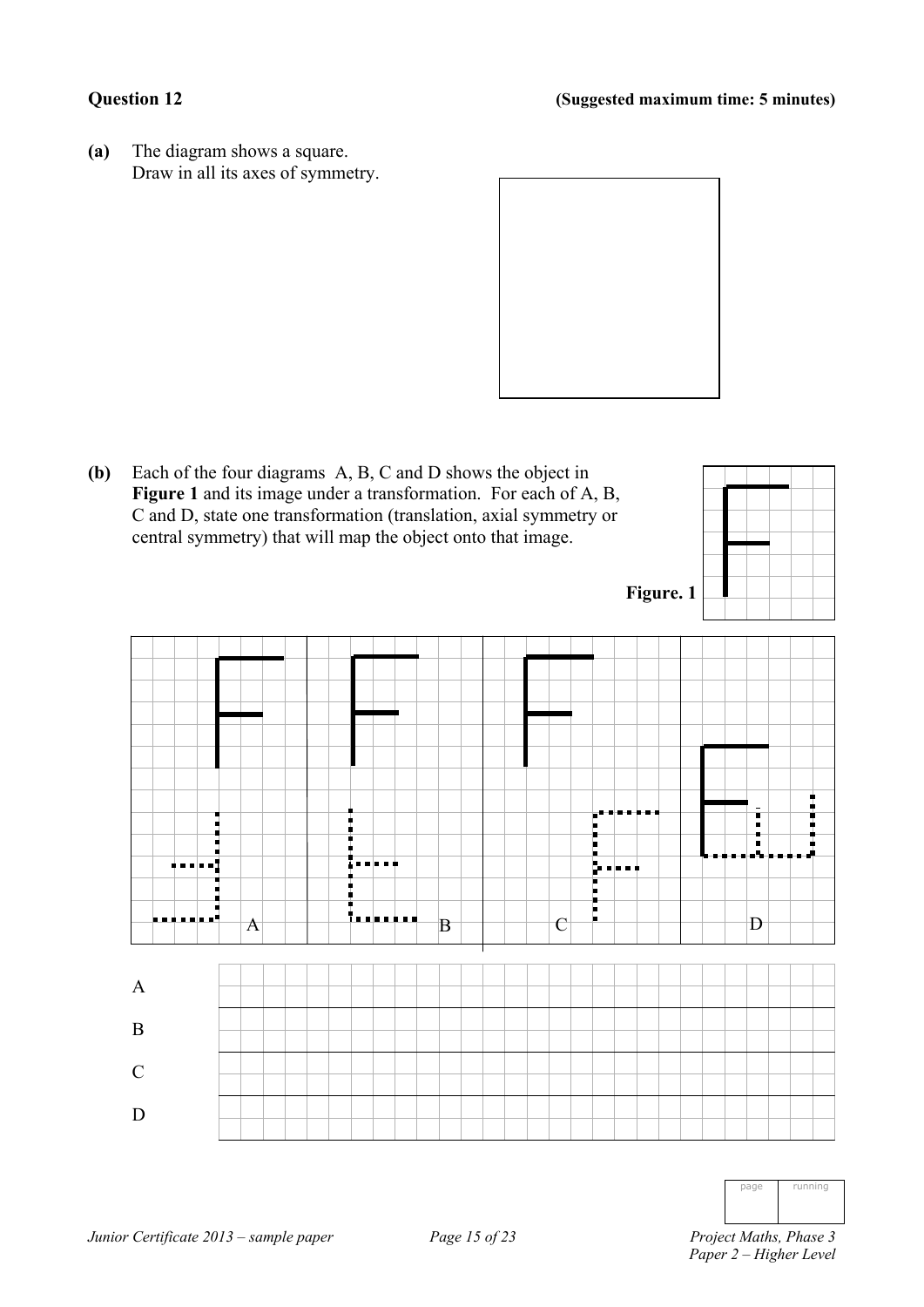*A*(2, 3), *B*(10, 4), *C*(12, 9), and *D*(4, 8) are four points.

(a) Plot the points on the coordinate plane below and join *A* to *B*, *B* to *C*, *C* to *D* and *D* to *A* to form the quadrilateral *ABCD*.



**(b)** Verify that **one pair** of opposite sides of *ABCD* are equal in length.

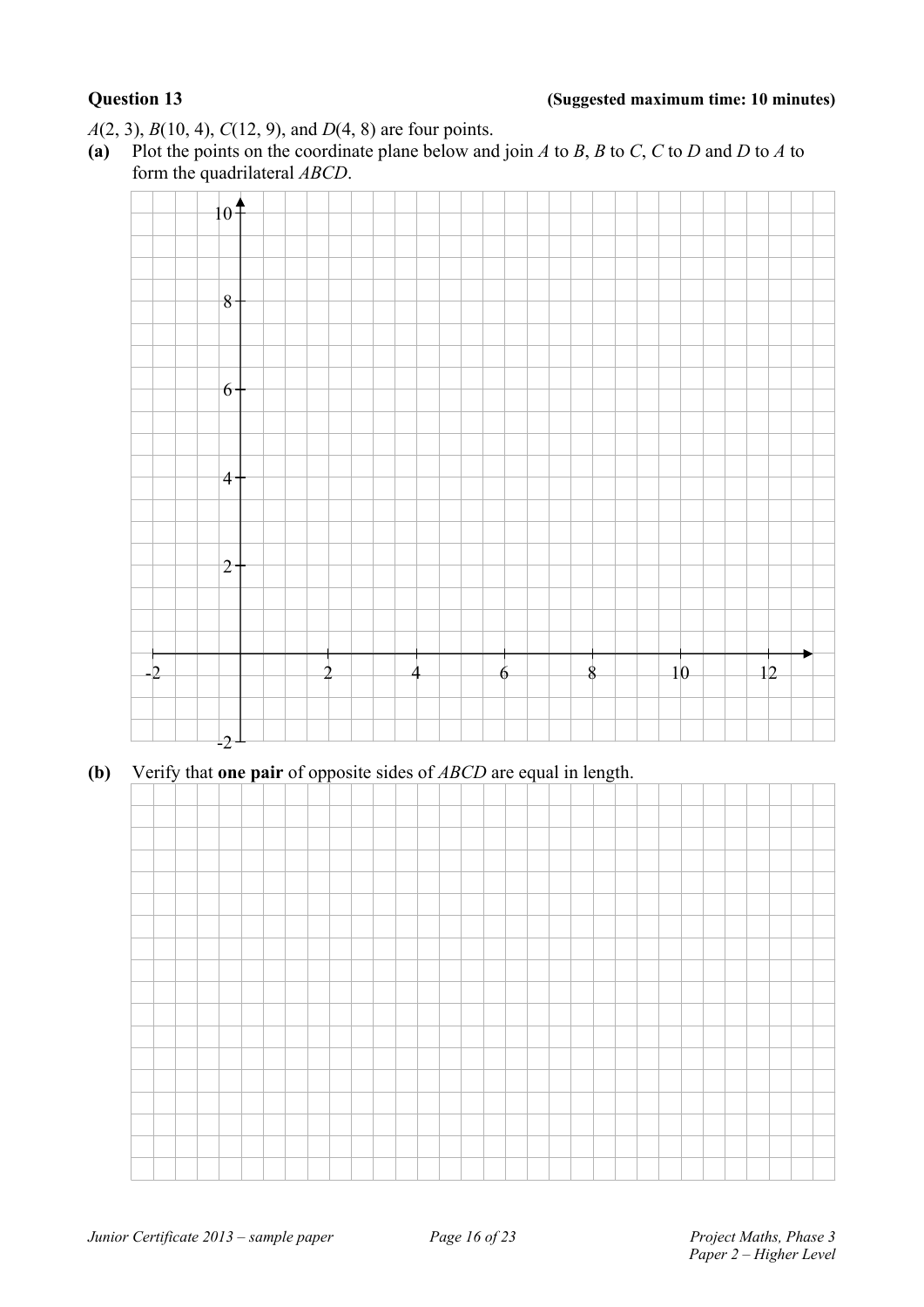**(c**) By finding *E* and *F*, the midpoints of [*AC*] and [*BD*] respectively, verify that the diagonals of *ABCD* bisect each other.



**(d**) Can you now conclude that *ABCD* is a parallelogram? Give a reason for your answer.

| _____ |  |  | the control of the control of | the control of the control of |  |  | _____ |  |  |  |  |  |  |  |  |  |  |
|-------|--|--|-------------------------------|-------------------------------|--|--|-------|--|--|--|--|--|--|--|--|--|--|
|       |  |  |                               |                               |  |  |       |  |  |  |  |  |  |  |  |  |  |

### **Question 14 (Suggested maximum time: 5 minutes)**

The point *A* is shown on the coordinate plane. The same scale is used on both axes.

- (a) Draw and label a line  $l_1$  through *A* which has a slope of  $\frac{1}{2}$ . 1
- **(b)** Draw and label a line  $l_2$  through *A* which has a slope of  $-2$ .



 $\mathbf{A}$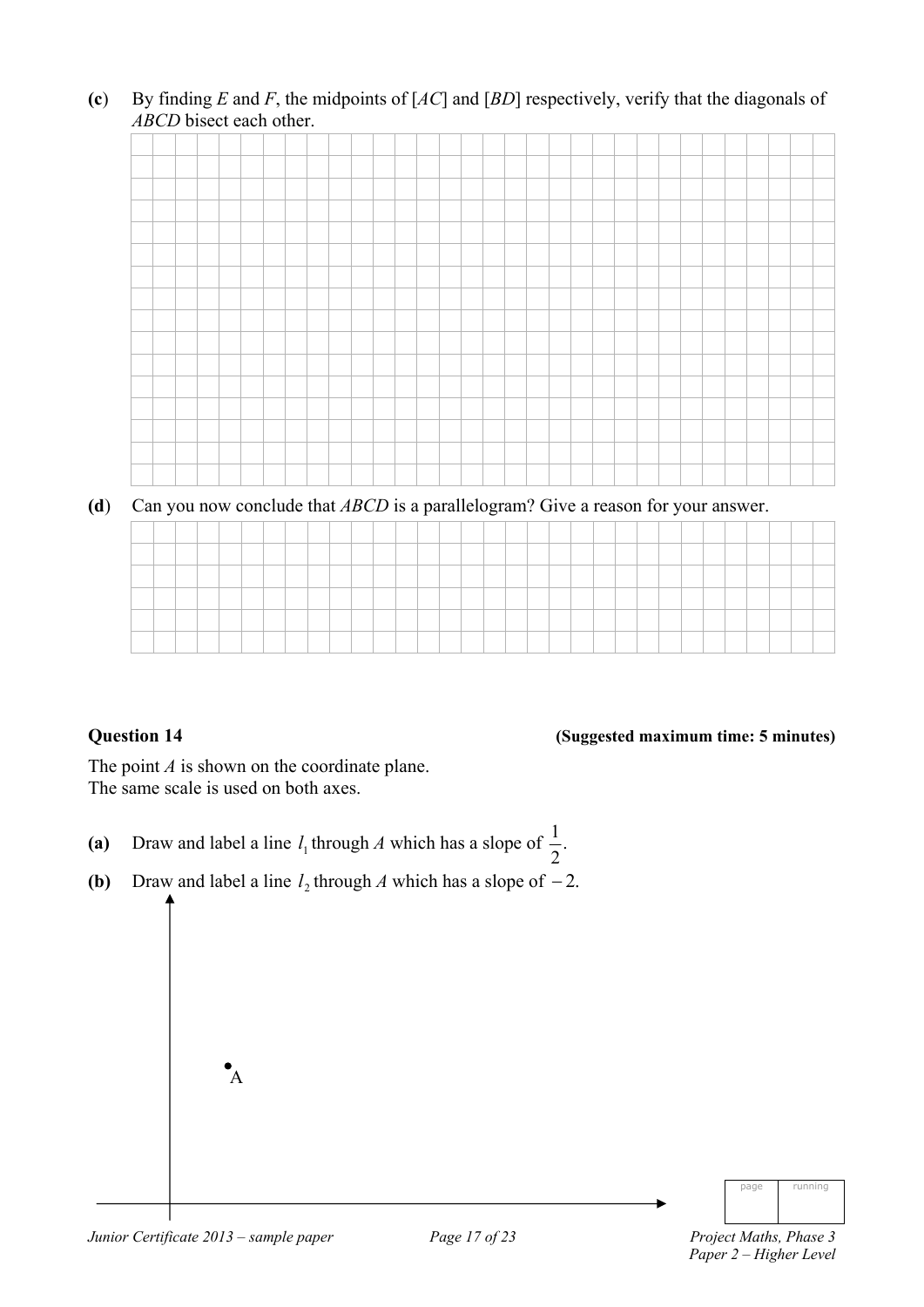### **Question 15 (Suggested maximum time: 10 minutes)**

During a trigonometry lesson a group of students wrote down some statements about what they expected to happen when they looked at the values of trigonometric functions of some angles. Here are some of the things they wrote down.

- (i) The value from any of these trigonometric functions will **always** be less than 1.
- (ii) If the size of the angle is doubled then the value from the trigonometric functions will not double.
- (iii) The value from all of the trigonometric functions will increase if the size of the angle is increased.
- (iv) I do not need to use a calculator to find  $\sin 60^\circ$ . I can do it by drawing an equilateral triangle. The answer will be in surd form.

They then found the sin, cos and tan of some angles, correct to three decimal places, to test their ideas.

**(a)** Do you think that (i) is correct? Give an example to justify your answer.



**(b)** Do you think that (ii) is correct? Give an example to justify your answer.

| Answer:<br>Example: |  |  |  |  |  |  |  |  |  |  |  |  |  |  |  |
|---------------------|--|--|--|--|--|--|--|--|--|--|--|--|--|--|--|
|                     |  |  |  |  |  |  |  |  |  |  |  |  |  |  |  |
|                     |  |  |  |  |  |  |  |  |  |  |  |  |  |  |  |
|                     |  |  |  |  |  |  |  |  |  |  |  |  |  |  |  |
|                     |  |  |  |  |  |  |  |  |  |  |  |  |  |  |  |

**(c)** Do you think that (iii) is correct? Give an example to justify your answer.



(d) Show how an equilateral triangle of side 2 cm can be used to find  $\sin 60^\circ$  in surd form.

|  | $\frac{1}{\sin 60^\circ}$ |  |  |  |  |  |  |  |  |  |  |  |  |  |  |  |
|--|---------------------------|--|--|--|--|--|--|--|--|--|--|--|--|--|--|--|
|  |                           |  |  |  |  |  |  |  |  |  |  |  |  |  |  |  |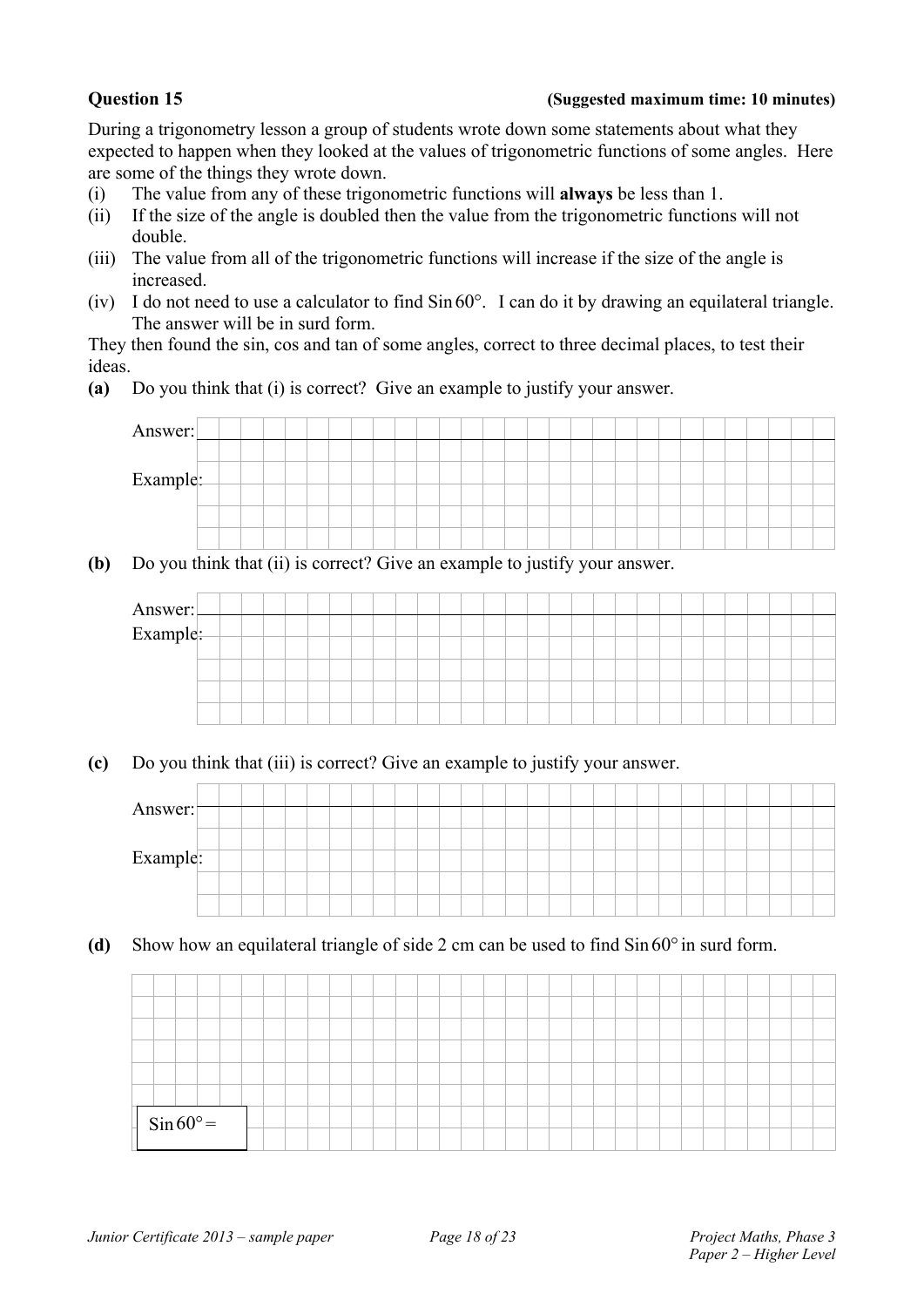### **Question 16 (Suggested maximum time: 10 minutes)**

The Leaning Tower of Pisa is 55·863 m tall and leans 3·9 m from the perpendicular, as shown below. The tower of the Suurhusen Church in north-western Germany is 27·37 m tall and leans 2·47 m from the perpendicular.



By providing diagrams and suitable calculations and explanations, decide which tower should enter the *Guinness Book of Records* as the **Most Tilted Tower in the World**.

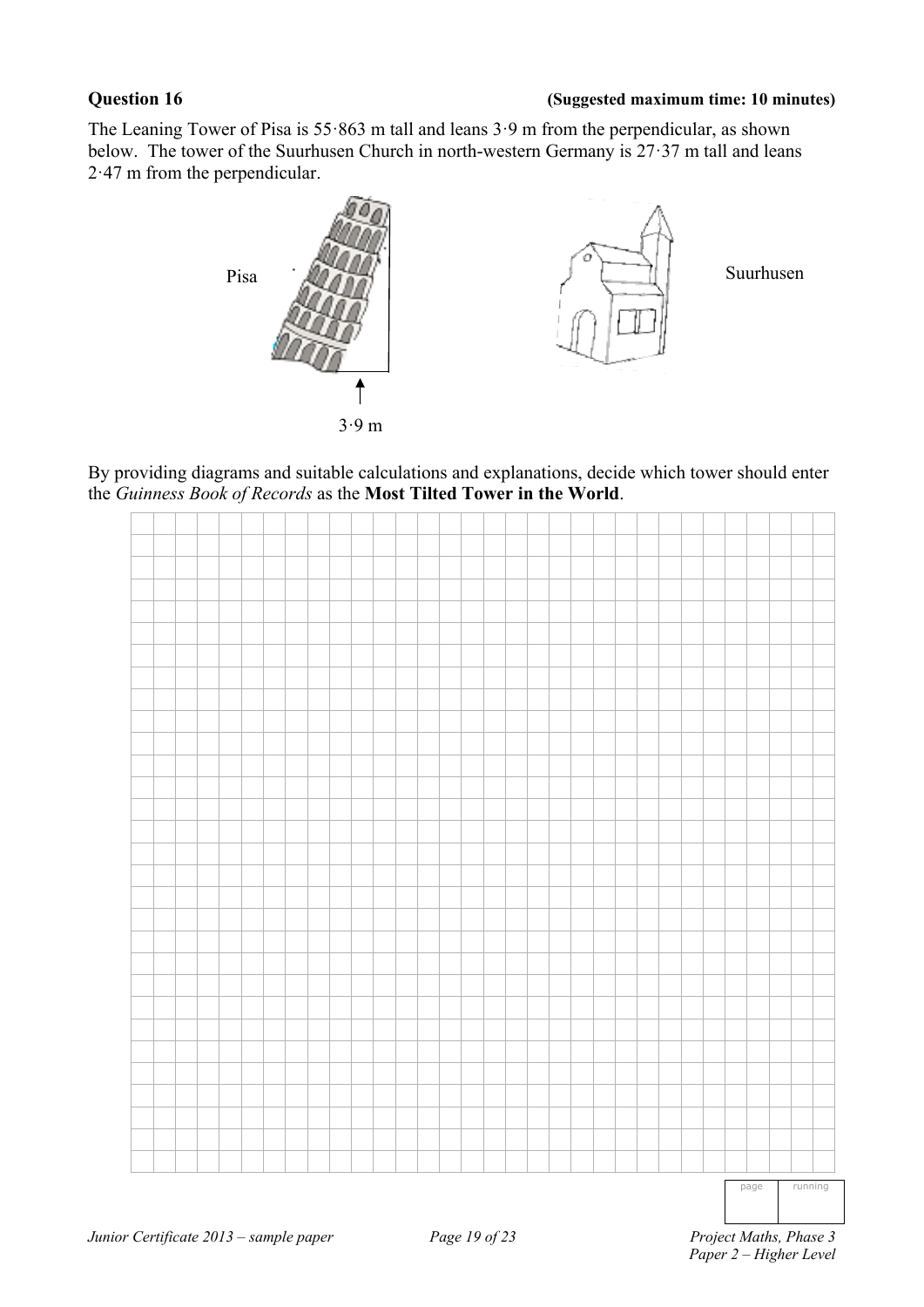### **Question 17 (Suggested maximum time: 5 minutes)**

In the right-angled triangle shown in the diagram, one of the acute angles is four times as large as the other acute angle.



**(b)** The triangle in part **(a)** is placed on a co-ordinate diagram. The base is parallel to the *x*-axis. Find the slope of the line *l* that contains the hypotenuse of the triangle. Give your answer correct to three decimal places. Base *l* 

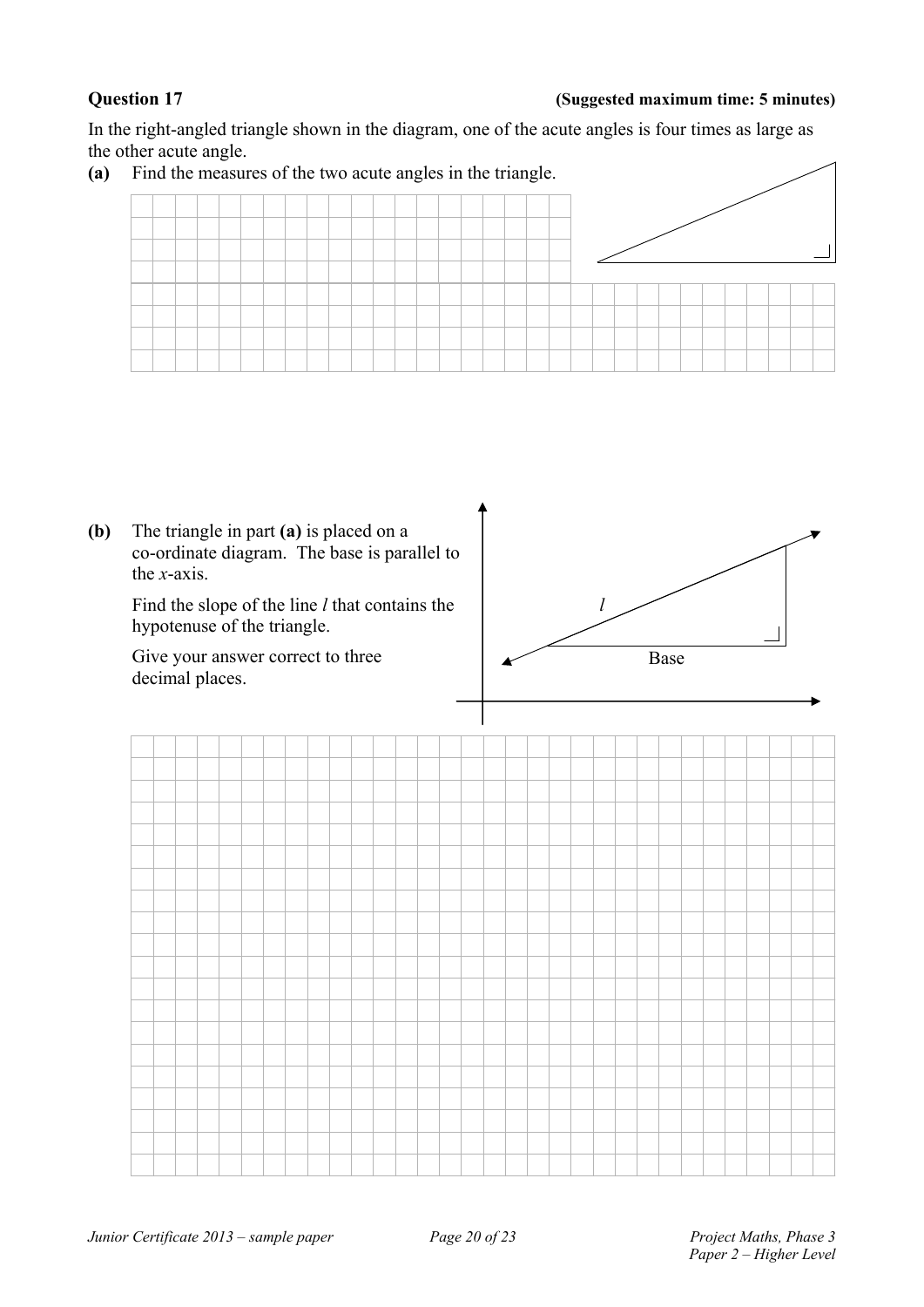### You may use this page for extra work.

|  |  |  |  |  | <i>Junior Certificate 2013 – sample paper</i> Page 21 of 23 |  |  |  |  |  |  |  |  |  | Project Maths, Phase 3 |         |  |
|--|--|--|--|--|-------------------------------------------------------------|--|--|--|--|--|--|--|--|--|------------------------|---------|--|
|  |  |  |  |  |                                                             |  |  |  |  |  |  |  |  |  | page                   | running |  |
|  |  |  |  |  |                                                             |  |  |  |  |  |  |  |  |  |                        |         |  |
|  |  |  |  |  |                                                             |  |  |  |  |  |  |  |  |  |                        |         |  |
|  |  |  |  |  |                                                             |  |  |  |  |  |  |  |  |  |                        |         |  |
|  |  |  |  |  |                                                             |  |  |  |  |  |  |  |  |  |                        |         |  |
|  |  |  |  |  |                                                             |  |  |  |  |  |  |  |  |  |                        |         |  |
|  |  |  |  |  |                                                             |  |  |  |  |  |  |  |  |  |                        |         |  |
|  |  |  |  |  |                                                             |  |  |  |  |  |  |  |  |  |                        |         |  |
|  |  |  |  |  |                                                             |  |  |  |  |  |  |  |  |  |                        |         |  |
|  |  |  |  |  |                                                             |  |  |  |  |  |  |  |  |  |                        |         |  |
|  |  |  |  |  |                                                             |  |  |  |  |  |  |  |  |  |                        |         |  |
|  |  |  |  |  |                                                             |  |  |  |  |  |  |  |  |  |                        |         |  |
|  |  |  |  |  |                                                             |  |  |  |  |  |  |  |  |  |                        |         |  |
|  |  |  |  |  |                                                             |  |  |  |  |  |  |  |  |  |                        |         |  |
|  |  |  |  |  |                                                             |  |  |  |  |  |  |  |  |  |                        |         |  |
|  |  |  |  |  |                                                             |  |  |  |  |  |  |  |  |  |                        |         |  |
|  |  |  |  |  |                                                             |  |  |  |  |  |  |  |  |  |                        |         |  |
|  |  |  |  |  |                                                             |  |  |  |  |  |  |  |  |  |                        |         |  |
|  |  |  |  |  |                                                             |  |  |  |  |  |  |  |  |  |                        |         |  |
|  |  |  |  |  |                                                             |  |  |  |  |  |  |  |  |  |                        |         |  |
|  |  |  |  |  |                                                             |  |  |  |  |  |  |  |  |  |                        |         |  |
|  |  |  |  |  |                                                             |  |  |  |  |  |  |  |  |  |                        |         |  |
|  |  |  |  |  |                                                             |  |  |  |  |  |  |  |  |  |                        |         |  |
|  |  |  |  |  |                                                             |  |  |  |  |  |  |  |  |  |                        |         |  |
|  |  |  |  |  |                                                             |  |  |  |  |  |  |  |  |  |                        |         |  |
|  |  |  |  |  |                                                             |  |  |  |  |  |  |  |  |  |                        |         |  |
|  |  |  |  |  |                                                             |  |  |  |  |  |  |  |  |  |                        |         |  |
|  |  |  |  |  |                                                             |  |  |  |  |  |  |  |  |  |                        |         |  |
|  |  |  |  |  |                                                             |  |  |  |  |  |  |  |  |  |                        |         |  |
|  |  |  |  |  |                                                             |  |  |  |  |  |  |  |  |  |                        |         |  |
|  |  |  |  |  |                                                             |  |  |  |  |  |  |  |  |  |                        |         |  |
|  |  |  |  |  |                                                             |  |  |  |  |  |  |  |  |  |                        |         |  |
|  |  |  |  |  |                                                             |  |  |  |  |  |  |  |  |  |                        |         |  |
|  |  |  |  |  |                                                             |  |  |  |  |  |  |  |  |  |                        |         |  |
|  |  |  |  |  |                                                             |  |  |  |  |  |  |  |  |  |                        |         |  |
|  |  |  |  |  |                                                             |  |  |  |  |  |  |  |  |  |                        |         |  |
|  |  |  |  |  |                                                             |  |  |  |  |  |  |  |  |  |                        |         |  |
|  |  |  |  |  |                                                             |  |  |  |  |  |  |  |  |  |                        |         |  |
|  |  |  |  |  |                                                             |  |  |  |  |  |  |  |  |  |                        |         |  |
|  |  |  |  |  |                                                             |  |  |  |  |  |  |  |  |  |                        |         |  |
|  |  |  |  |  |                                                             |  |  |  |  |  |  |  |  |  |                        |         |  |
|  |  |  |  |  |                                                             |  |  |  |  |  |  |  |  |  |                        |         |  |
|  |  |  |  |  |                                                             |  |  |  |  |  |  |  |  |  |                        |         |  |
|  |  |  |  |  |                                                             |  |  |  |  |  |  |  |  |  |                        |         |  |
|  |  |  |  |  |                                                             |  |  |  |  |  |  |  |  |  |                        |         |  |
|  |  |  |  |  |                                                             |  |  |  |  |  |  |  |  |  |                        |         |  |
|  |  |  |  |  |                                                             |  |  |  |  |  |  |  |  |  |                        |         |  |
|  |  |  |  |  |                                                             |  |  |  |  |  |  |  |  |  |                        |         |  |

*Junior Certificate 2013 – sample paper Page 21 of 23* 

 *Paper 2 – Higher Level*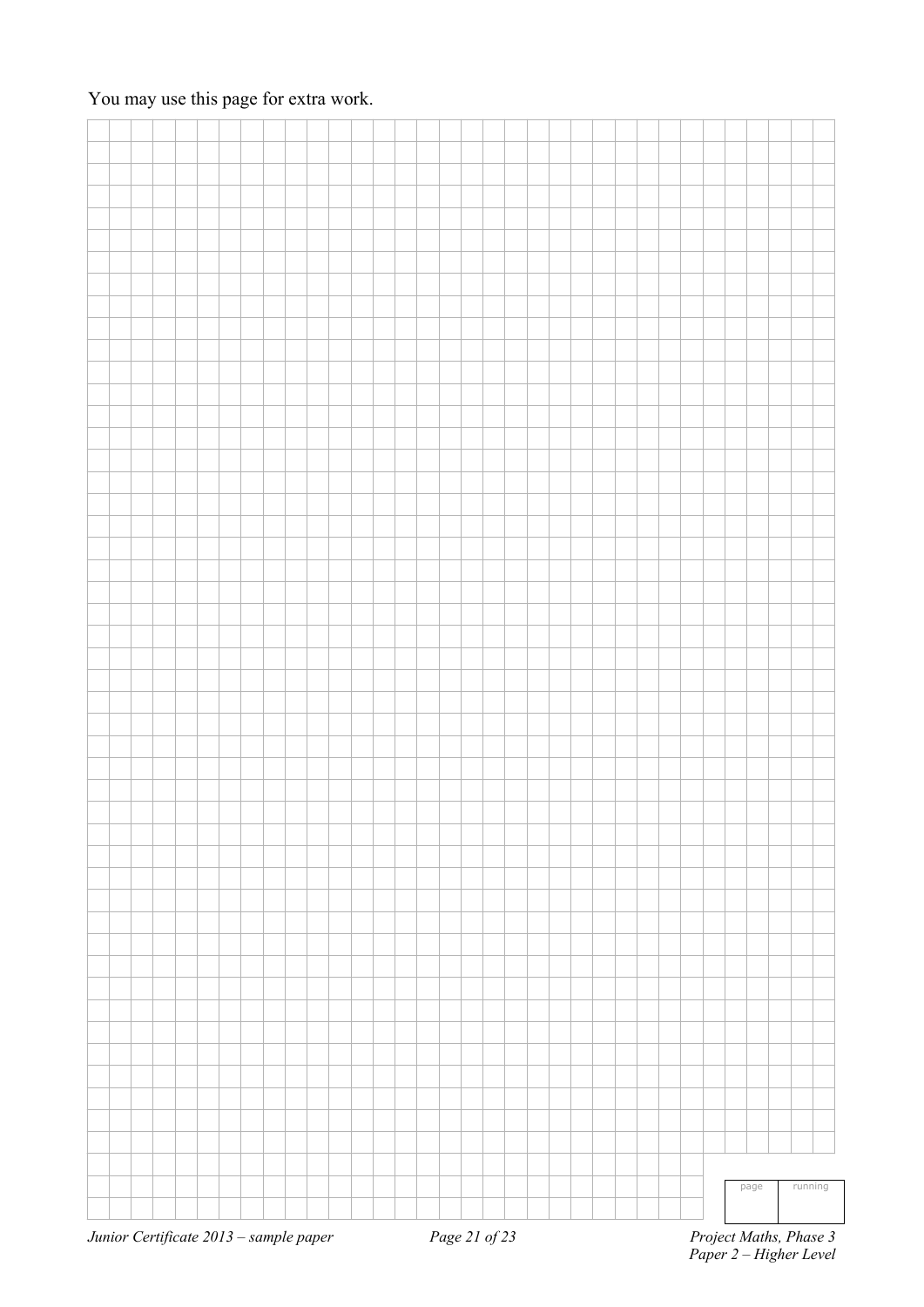### You may use this page for extra work.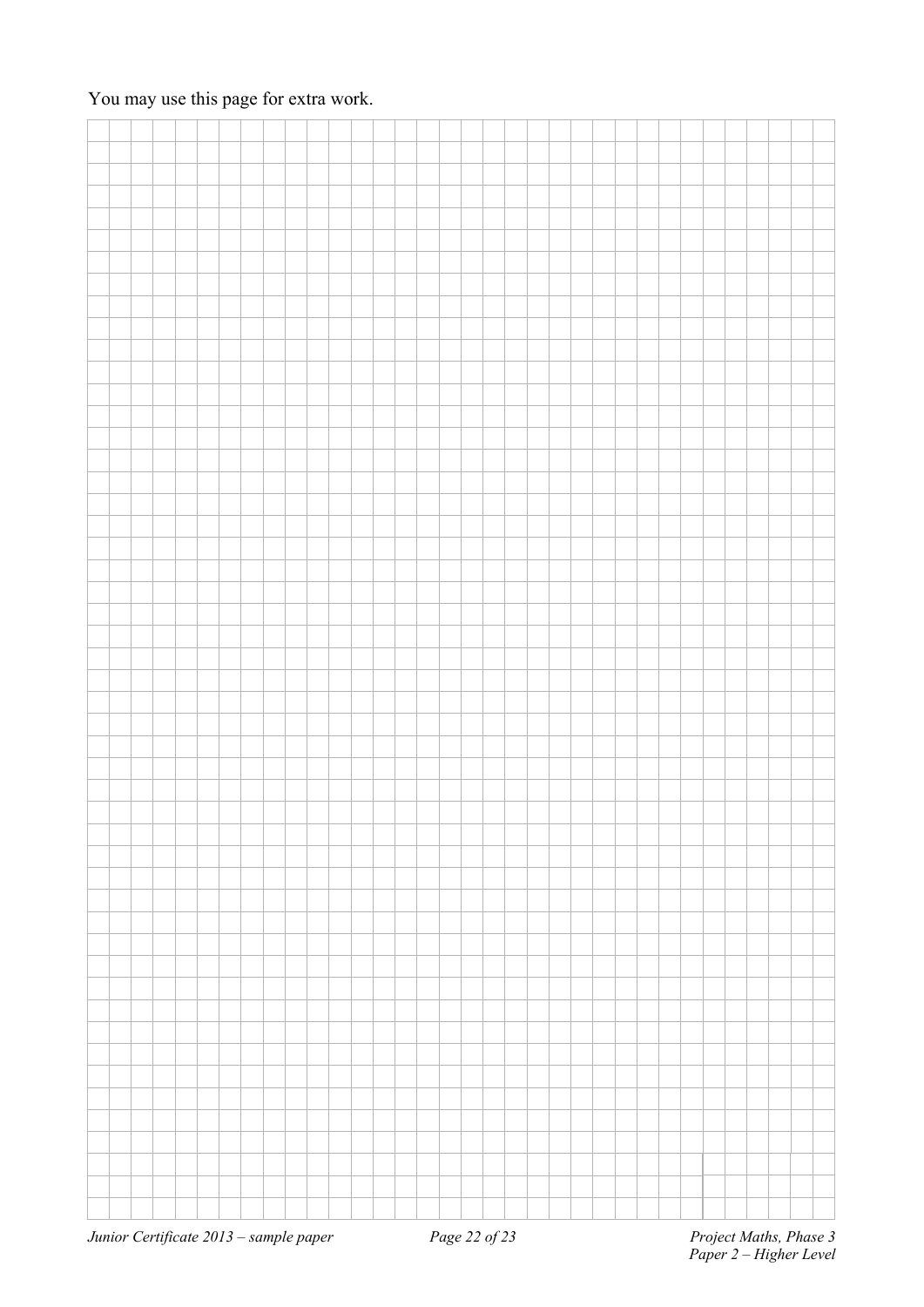### You may use this page for extra work.

|  |  |  |  |  | <i>Junior Certificate 2013 – sample paper</i> Page 23 of 23 |  |  |  |  |  |  |  |  | Project Maths, Phase 3 |         |  |
|--|--|--|--|--|-------------------------------------------------------------|--|--|--|--|--|--|--|--|------------------------|---------|--|
|  |  |  |  |  |                                                             |  |  |  |  |  |  |  |  | page                   | running |  |
|  |  |  |  |  |                                                             |  |  |  |  |  |  |  |  |                        |         |  |
|  |  |  |  |  |                                                             |  |  |  |  |  |  |  |  |                        |         |  |
|  |  |  |  |  |                                                             |  |  |  |  |  |  |  |  |                        |         |  |
|  |  |  |  |  |                                                             |  |  |  |  |  |  |  |  |                        |         |  |
|  |  |  |  |  |                                                             |  |  |  |  |  |  |  |  |                        |         |  |
|  |  |  |  |  |                                                             |  |  |  |  |  |  |  |  |                        |         |  |
|  |  |  |  |  |                                                             |  |  |  |  |  |  |  |  |                        |         |  |
|  |  |  |  |  |                                                             |  |  |  |  |  |  |  |  |                        |         |  |
|  |  |  |  |  |                                                             |  |  |  |  |  |  |  |  |                        |         |  |
|  |  |  |  |  |                                                             |  |  |  |  |  |  |  |  |                        |         |  |
|  |  |  |  |  |                                                             |  |  |  |  |  |  |  |  |                        |         |  |
|  |  |  |  |  |                                                             |  |  |  |  |  |  |  |  |                        |         |  |
|  |  |  |  |  |                                                             |  |  |  |  |  |  |  |  |                        |         |  |
|  |  |  |  |  |                                                             |  |  |  |  |  |  |  |  |                        |         |  |
|  |  |  |  |  |                                                             |  |  |  |  |  |  |  |  |                        |         |  |
|  |  |  |  |  |                                                             |  |  |  |  |  |  |  |  |                        |         |  |
|  |  |  |  |  |                                                             |  |  |  |  |  |  |  |  |                        |         |  |
|  |  |  |  |  |                                                             |  |  |  |  |  |  |  |  |                        |         |  |
|  |  |  |  |  |                                                             |  |  |  |  |  |  |  |  |                        |         |  |
|  |  |  |  |  |                                                             |  |  |  |  |  |  |  |  |                        |         |  |
|  |  |  |  |  |                                                             |  |  |  |  |  |  |  |  |                        |         |  |
|  |  |  |  |  |                                                             |  |  |  |  |  |  |  |  |                        |         |  |
|  |  |  |  |  |                                                             |  |  |  |  |  |  |  |  |                        |         |  |
|  |  |  |  |  |                                                             |  |  |  |  |  |  |  |  |                        |         |  |
|  |  |  |  |  |                                                             |  |  |  |  |  |  |  |  |                        |         |  |
|  |  |  |  |  |                                                             |  |  |  |  |  |  |  |  |                        |         |  |
|  |  |  |  |  |                                                             |  |  |  |  |  |  |  |  |                        |         |  |
|  |  |  |  |  |                                                             |  |  |  |  |  |  |  |  |                        |         |  |
|  |  |  |  |  |                                                             |  |  |  |  |  |  |  |  |                        |         |  |
|  |  |  |  |  |                                                             |  |  |  |  |  |  |  |  |                        |         |  |
|  |  |  |  |  |                                                             |  |  |  |  |  |  |  |  |                        |         |  |
|  |  |  |  |  |                                                             |  |  |  |  |  |  |  |  |                        |         |  |
|  |  |  |  |  |                                                             |  |  |  |  |  |  |  |  |                        |         |  |
|  |  |  |  |  |                                                             |  |  |  |  |  |  |  |  |                        |         |  |
|  |  |  |  |  |                                                             |  |  |  |  |  |  |  |  |                        |         |  |
|  |  |  |  |  |                                                             |  |  |  |  |  |  |  |  |                        |         |  |
|  |  |  |  |  |                                                             |  |  |  |  |  |  |  |  |                        |         |  |
|  |  |  |  |  |                                                             |  |  |  |  |  |  |  |  |                        |         |  |
|  |  |  |  |  |                                                             |  |  |  |  |  |  |  |  |                        |         |  |
|  |  |  |  |  |                                                             |  |  |  |  |  |  |  |  |                        |         |  |
|  |  |  |  |  |                                                             |  |  |  |  |  |  |  |  |                        |         |  |
|  |  |  |  |  |                                                             |  |  |  |  |  |  |  |  |                        |         |  |
|  |  |  |  |  |                                                             |  |  |  |  |  |  |  |  |                        |         |  |
|  |  |  |  |  |                                                             |  |  |  |  |  |  |  |  |                        |         |  |
|  |  |  |  |  |                                                             |  |  |  |  |  |  |  |  |                        |         |  |
|  |  |  |  |  |                                                             |  |  |  |  |  |  |  |  |                        |         |  |
|  |  |  |  |  |                                                             |  |  |  |  |  |  |  |  |                        |         |  |
|  |  |  |  |  |                                                             |  |  |  |  |  |  |  |  |                        |         |  |
|  |  |  |  |  |                                                             |  |  |  |  |  |  |  |  |                        |         |  |

*Junior Certificate 2013 – sample paper Page 23 of 23* 

 *Paper 2 – Higher Level*